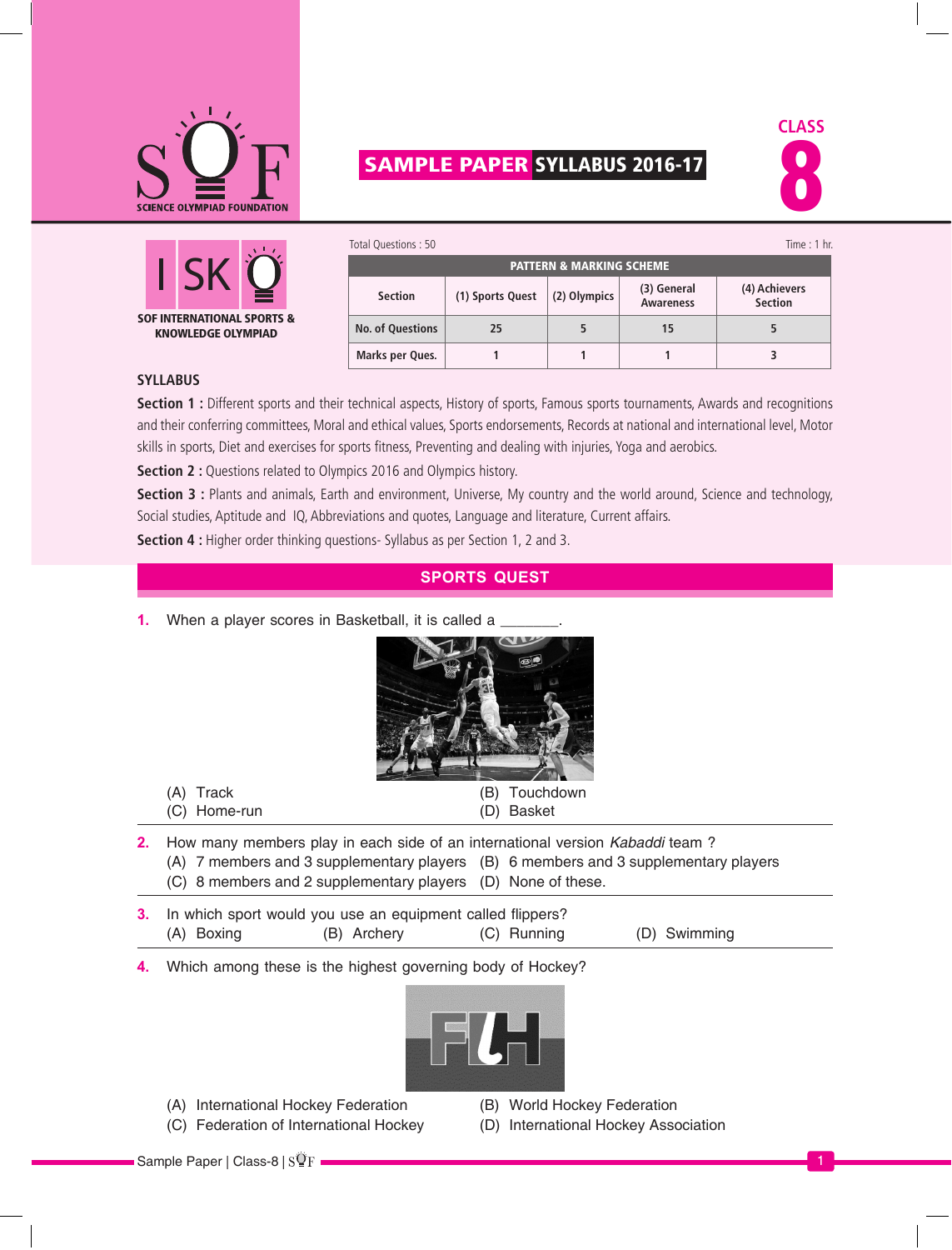**5.** Cooling down the body following any physical activity is important. This should be performed to

- $\overline{\phantom{a}}$ (A) Improve speed of movement (B) Raise the pulse rate
	-
- (C) Rehydrate the body (D) Prevent muscle soreness
- 
- **6.** Which of the following are the benefits of *yoga* in our life?
	- (i) Reduces obesity (ii) Provides relaxation (iii) Improves health (iv) Spiritual development  $(A)$  (i) and (iii) only  $(B)$  (i), (ii) and (iii) only
	-
- 
- $(C)$  (ii) and (iv) only  $(D)$  (i), (ii), (iii) and (iv)

# **Olympics**

**7.** Which country won the most Gold Medals in the 2012 London Summer Olympics? (A) England (B) USA (C) China (D) Russia

8. What is the name of the great female athlete of 20<sup>th</sup> century, who overcame severe asthma and won three gold, one silver and two bronze medals in four different summer Olympics?

- 
- (A) Anju George (B) Jackie Joyner-Kersee
- 
- (C) Nadia Comaneci (D) Gabby Douglas

# **General Awareness**

- **9.** What does DRDO stand for?
	- (A) Drought Relief and Development Organisation
	- (B) Defence Research and Development Organisation
	- (C) District Renovation and Development Organisation
	- (D) Disputed Rivers and Development Organisation

**10.** What is the name of new crop insurance scheme approved by the Union Cabinet?

- (A) Nehru Fasal Bima Yojna
- (B) Pradhan Mantri Fasal Bima Yojna
- (C) Rashtrapati Fasal Bima Yojna
- (D) Bharat Fasal Bima Yojna

### **11.** What is so special about Philip Noel-Baker a British Politician?

- (A) He won a Nobel Prize and an Olympic Silver Medal.
- (B) He was an Oscar winner and an Olympic Silver Medal winner.
- (C) He partcipated in 4 Olympics.
- (D) None of the above.

| 12. A delightful movie 'The Gods Must Be Crazy' was made on the tribe of the Kalahari Desert. |  |  |  |  |  |
|-----------------------------------------------------------------------------------------------|--|--|--|--|--|
| Select the name of the tribe.                                                                 |  |  |  |  |  |

(A) Santhals (B) Bedouins (C) Bushmen (D) Tuaregs

**13.** A great amount of work pertaining to Indus Valley Civilization is being done at village Bhirrana. Where is this village located?

(A) Gujarat (B) Haryana (C) Tamil Nadu (D) Bihar